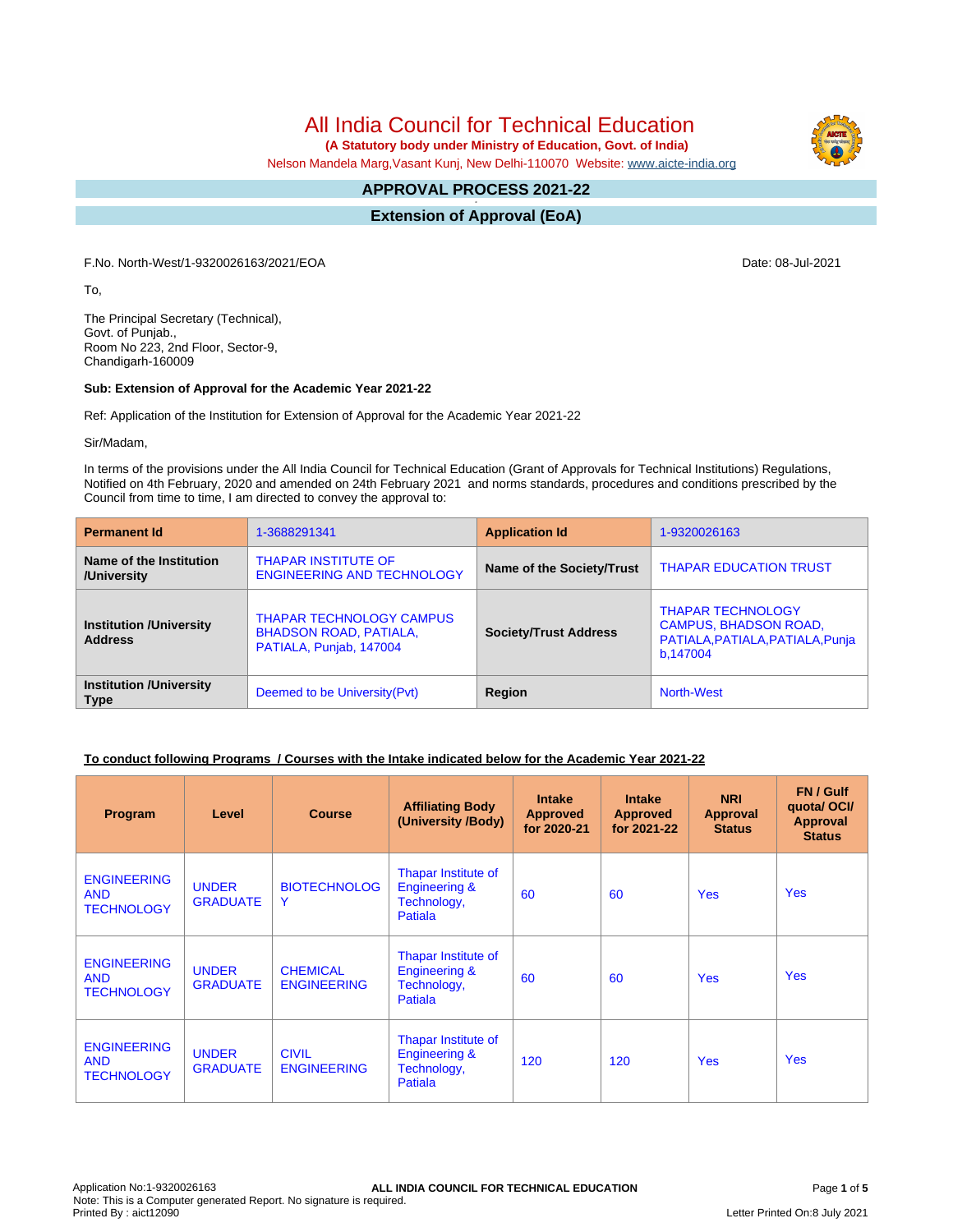| <b>ENGINEERING</b><br><b>AND</b><br><b>TECHNOLOGY</b> | <b>UNDER</b><br><b>GRADUATE</b> | <b>COMPUTER</b><br><b>ENGINEERING</b>                                                               | Thapar Institute of<br><b>Engineering &amp;</b><br>Technology,<br><b>Patiala</b>        | 780 | 780        | <b>Yes</b> | Yes        |
|-------------------------------------------------------|---------------------------------|-----------------------------------------------------------------------------------------------------|-----------------------------------------------------------------------------------------|-----|------------|------------|------------|
| <b>ENGINEERING</b><br><b>AND</b><br><b>TECHNOLOGY</b> | <b>UNDER</b><br><b>GRADUATE</b> | <b>ELECTRICAL</b><br><b>ENGINEERING</b>                                                             | Thapar Institute of<br><b>Engineering &amp;</b><br>Technology,<br>Patiala               | 120 | 120        | <b>Yes</b> | Yes        |
| <b>ENGINEERING</b><br><b>AND</b><br><b>TECHNOLOGY</b> | <b>UNDER</b><br><b>GRADUATE</b> | <b>ELECTRONICS</b><br><b>AND</b><br><b>COMMUNICATIO</b><br><b>NS</b><br><b>ENGINEERING</b>          | <b>Thapar Institute of</b><br><b>Engineering &amp;</b><br>Technology,<br><b>Patiala</b> | 210 | 240        | Yes        | Yes        |
| <b>ENGINEERING</b><br><b>AND</b><br><b>TECHNOLOGY</b> | <b>UNDER</b><br><b>GRADUATE</b> | <b>ELECTRONICS</b><br><b>AND</b><br><b>COMPUTER</b><br><b>ENGINEERING</b>                           | Thapar Institute of<br><b>Engineering &amp;</b><br>Technology,<br><b>Patiala</b>        | 180 | $240^{55}$ | Yes        | Yes        |
| <b>ENGINEERING</b><br><b>AND</b><br><b>TECHNOLOGY</b> | <b>UNDER</b><br><b>GRADUATE</b> | <b>ELECTRONICS</b><br><b>INSTRUMENTAT</b><br><b>ION AND</b><br><b>CONTROL</b><br><b>ENGINEERING</b> | Thapar Institute of<br><b>Engineering &amp;</b><br>Technology,<br><b>Patiala</b>        | 100 | 100        | <b>Yes</b> | Yes        |
| <b>ENGINEERING</b><br><b>AND</b><br><b>TECHNOLOGY</b> | <b>UNDER</b><br><b>GRADUATE</b> | <b>MECHANICAL</b><br><b>ENGINEERING</b>                                                             | Thapar Institute of<br><b>Engineering &amp;</b><br>Technology,<br><b>Patiala</b>        | 225 | 240        | <b>Yes</b> | <b>Yes</b> |
| <b>ENGINEERING</b><br><b>AND</b><br><b>TECHNOLOGY</b> | <b>UNDER</b><br><b>GRADUATE</b> | <b>MECHATRONIC</b><br>s                                                                             | Thapar Institute of<br><b>Engineering &amp;</b><br>Technology,<br><b>Patiala</b>        | 60  | 60         | Yes        | Yes        |
| <b>ENGINEERING</b><br><b>AND</b><br><b>TECHNOLOGY</b> | <b>POST</b><br><b>GRADUATE</b>  | <b>CAD/CAM</b><br><b>ENGINEERING</b>                                                                | Thapar Institute of<br><b>Engineering &amp;</b><br>Technology,<br>Patiala               | 30  | 30         | Yes        | Yes        |
| <b>ENGINEERING</b><br><b>AND</b><br><b>TECHNOLOGY</b> | <b>POST</b><br><b>GRADUATE</b>  | <b>STRUCTURAL</b><br><b>ENGINEERING</b>                                                             | Thapar Institute of<br><b>Engineering &amp;</b><br>Technology,<br>Patiala               | 30  | 30         | Yes        | Yes        |
| <b>ENGINEERING</b><br><b>AND</b><br><b>TECHNOLOGY</b> | <b>POST</b><br><b>GRADUATE</b>  | <b>ELECTRONICS</b><br><b>AND</b><br><b>COMMUNICATIO</b><br><b>NS</b><br><b>ENGINEERING</b>          | Thapar Institute of<br><b>Engineering &amp;</b><br>Technology,<br><b>Patiala</b>        | 30  | 18         | Yes        | <b>Yes</b> |
| <b>ENGINEERING</b><br><b>AND</b><br><b>TECHNOLOGY</b> | <b>POST</b><br><b>GRADUATE</b>  | <b>SOFTWARE</b><br><b>ENGINEERING</b>                                                               | Thapar Institute of<br><b>Engineering &amp;</b><br>Technology,<br><b>Patiala</b>        | 30  | 18         | Yes        | <b>Yes</b> |
| <b>ENGINEERING</b><br><b>AND</b><br><b>TECHNOLOGY</b> | <b>POST</b><br><b>GRADUATE</b>  | <b>COMPUTER</b><br><b>SCIENCE &amp;</b><br><b>ENGINEERING</b>                                       | Thapar Institute of<br><b>Engineering &amp;</b><br>Technology,<br>Patiala               | 60  | 60         | Yes        | <b>Yes</b> |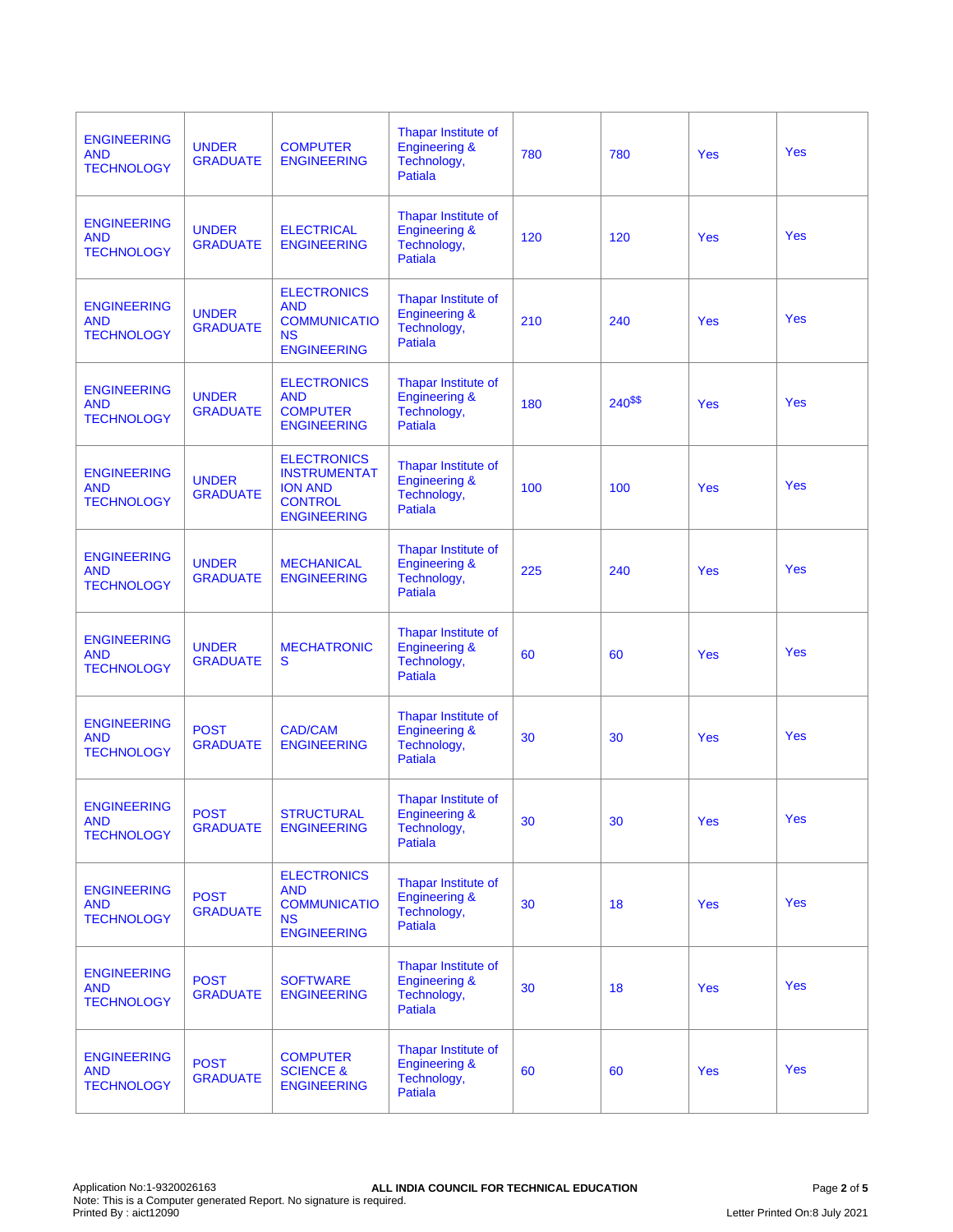| <b>ENGINEERING</b><br><b>AND</b><br><b>TECHNOLOGY</b> | <b>POST</b><br><b>GRADUATE</b>  | <b>POWER</b><br><b>SYSTEMS</b>                                            | Thapar Institute of<br><b>Engineering &amp;</b><br>Technology,<br><b>Patiala</b>        | 30  | 30  | <b>Yes</b> | Yes        |
|-------------------------------------------------------|---------------------------------|---------------------------------------------------------------------------|-----------------------------------------------------------------------------------------|-----|-----|------------|------------|
| <b>ENGINEERING</b><br><b>AND</b><br><b>TECHNOLOGY</b> | <b>POST</b><br><b>GRADUATE</b>  | <b>THERMAL</b><br><b>ENGINEERING</b>                                      | Thapar Institute of<br><b>Engineering &amp;</b><br>Technology,<br>Patiala               | 30  | 18  | <b>Yes</b> | Yes        |
| <b>ENGINEERING</b><br><b>AND</b><br><b>TECHNOLOGY</b> | <b>POST</b><br><b>GRADUATE</b>  | <b>INFRASTRUCTU</b><br><b>RE</b><br><b>ENGINEERING</b>                    | Thapar Institute of<br><b>Engineering &amp;</b><br>Technology,<br><b>Patiala</b>        | 30  | 30  | Yes        | Yes        |
| <b>ENGINEERING</b><br><b>AND</b><br><b>TECHNOLOGY</b> | <b>POST</b><br><b>GRADUATE</b>  | <b>ENVIRONMENTA</b><br><b>L SCIENCE AND</b><br><b>TECHNOLOGY</b>          | Thapar Institute of<br><b>Engineering &amp;</b><br>Technology,<br><b>Patiala</b>        | 18  | 18  | Yes        | Yes        |
| <b>ENGINEERING</b><br><b>AND</b><br><b>TECHNOLOGY</b> | <b>POST</b><br><b>GRADUATE</b>  | <b>VLSI DESIGN</b>                                                        | Thapar Institute of<br><b>Engineering &amp;</b><br>Technology,<br><b>Patiala</b>        | 30  | 30  | <b>Yes</b> | Yes        |
| <b>ENGINEERING</b><br><b>AND</b><br><b>TECHNOLOGY</b> | <b>POST</b><br><b>GRADUATE</b>  | <b>BIOTECHNOLOG</b><br>Y                                                  | <b>Thapar Institute of</b><br><b>Engineering &amp;</b><br>Technology,<br><b>Patiala</b> | 18  | 18  | <b>Yes</b> | <b>Yes</b> |
| <b>MCA</b>                                            | <b>POST</b><br><b>GRADUATE</b>  | <b>MASTERS IN</b><br><b>COMPUTER</b><br><b>APPLICATIONS</b>               | Thapar Institute of<br><b>Engineering &amp;</b><br>Technology,<br><b>Patiala</b>        | 30  | 30  | Yes        | <b>NA</b>  |
| <b>ENGINEERING</b><br><b>AND</b><br><b>TECHNOLOGY</b> | <b>UNDER</b><br><b>GRADUATE</b> | <b>COMPUTER</b><br><b>SCIENCE AND</b><br><b>BUSINESS</b><br><b>SYSTEM</b> | Thapar Institute of<br><b>Engineering &amp;</b><br>Technology,<br>Patiala               | 60  | 60  | Yes        | Yes        |
| <b>ENGINEERING</b><br><b>AND</b><br><b>TECHNOLOGY</b> | <b>UNDER</b><br><b>GRADUATE</b> | <b>BIOMEDICAL</b><br><b>ENGINEERING</b>                                   | Thapar Institute of<br><b>Engineering &amp;</b><br>Technology,<br>Patiala               | 60  | 60  | Yes        | Yes        |
| <b>ENGINEERING</b><br><b>AND</b><br><b>TECHNOLOGY</b> | <b>UNDER</b><br><b>GRADUATE</b> | <b>COMPUTER</b><br><b>SCIENCE AND</b><br><b>ENGINEERING</b>               | Thapar Institute of<br><b>Engineering &amp;</b><br>Technology,<br>Patiala               | 180 | 180 | Yes        | <b>Yes</b> |
| <b>ENGINEERING</b><br><b>AND</b><br><b>TECHNOLOGY</b> | <b>UNDER</b><br><b>GRADUATE</b> | <b>ELECTRICAL</b><br><b>AND</b><br><b>COMPUTER</b><br><b>ENGINEERING</b>  | Thapar Institute of<br><b>Engineering &amp;</b><br>Technology,<br><b>Patiala</b>        | 60  | 60  | Yes        | <b>Yes</b> |

\$\$ New Course(s)/Increase in Intake should be offered in Emerging Area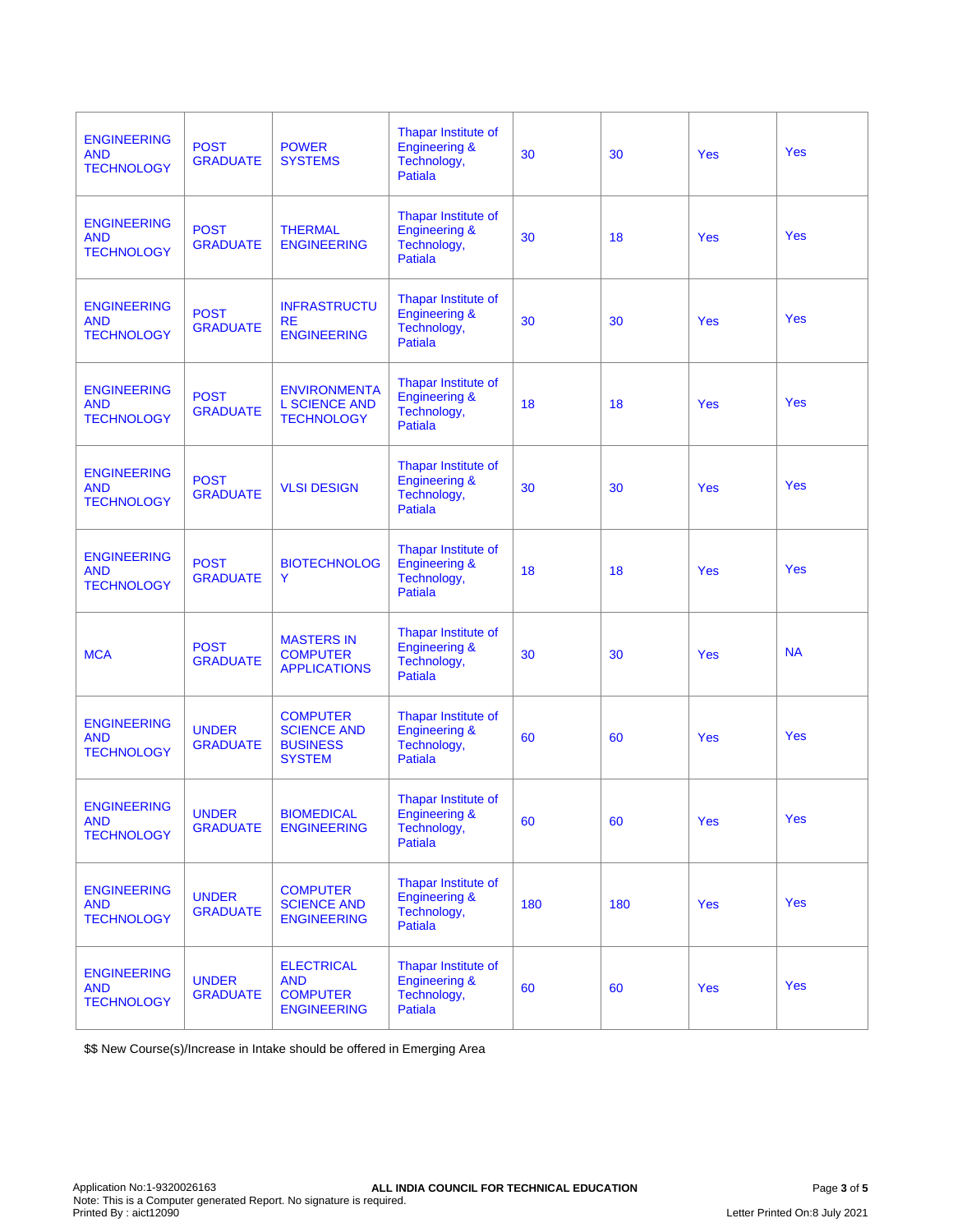| Program                                               | Level                                                    | <b>Course</b>                                           | <b>Affiliating Body</b><br>(Univ/Body)                                               | <b>Course Closure Status</b> |
|-------------------------------------------------------|----------------------------------------------------------|---------------------------------------------------------|--------------------------------------------------------------------------------------|------------------------------|
| <b>ENGINEERING</b><br><b>AND</b><br><b>TECHNOLOGY</b> | <b>UNDER</b><br><b>GRADUATE</b>                          | <b>MECHANICAL</b><br><b>ENGINEERING(</b><br>PRODUCTION) | Thapar Institute of<br><b>Engineering &amp;</b><br><b>Technology, Patiala</b>        | Approved                     |
| <b>ENGINEERING</b><br><b>AND</b><br><b>TECHNOLOGY</b> | <b>POST</b><br><b>GRADUATE</b>                           | <b>PRODUCTION</b><br><b>ENGINEERING</b>                 | <b>Thapar Institute of</b><br><b>Engineering &amp;</b><br><b>Technology, Patiala</b> | Approved                     |
| <b>ENGINEERING</b><br><b>AND</b>                      | <b>POST</b><br>$\bigcap A \cap \bigcup A \neq \emptyset$ | <b>ELECTRONICS</b><br><b>INSTRUMENTATION AND</b>        | Thapar Institute of<br>Engineering &                                                 | Approved                     |

CONTROL ENGINEERING

ENERGY TECHNOLOGY AND MANAGEMENT

GRADUATE | CHEMICAL ENGINEERING

#### **Course(s) Applied for Closure by the Institution for the Academic Year 2021-22**

GRADUATE

**POST** 

POST **GRADUATE** 

#### **It is mandatory to comply with all the essential requirements as given in APH 2021-22 (Appendix 6)**

The Institution/ University is having the following deficiencies as per the online application submitted to AICTE (self-disclosure based) and the same shall be complied within Two year from the date of issue of this EoA

Technology, Patiala

Thapar Institute of Engineering & Technology, Patiala

Thapar Institute of Engineering & Technology, Patiala Approved

Approved

#### **Deficiencies\* Noted (based on Self Disclosure)**

Faculty Deficiency

**TECHNOLOGY** 

ENGINEERING

**TECHNOLOGY** 

ENGINEERING

**TECHNOLOGY** 

AND

AND

**\***Please refer Deficiency Report for details

## **Important Instructions**

- 1. The State Government/ UT/ Directorate of Technical Education/ Directorate of Medical Education shall ensure that 10% of reservation for Economically Weaker Section (EWS) as per the reservation policy for admission, operational from the Academic year 2019-20 is implemented without affecting the reservation percentages of SC/ ST/ OBC/ General. However, this would not be applicable in the case of Minority Institutions referred to the Clause (1) of Article 30 of Constitution of India. Such Institution shall be permitted to increase in annual permitted strength over a maximum period of two years.
- 2. The Institution offering courses earlier in the Regular Shift, First Shift, Second Shift/Part Time now amalgamated as total intake shall have to fulfil all facilities such as Infrastructure, Faculty and other requirements as per the norms specified in the Approval Process Handbook 2021-22 for the Total Approved Intake. Further, the Institutions Deemed to be Universities/ Institutions having Accreditation/ Autonomy status shall have to maintain the Faculty: Student ratio as specified in the Approval Process Handbook.
- 3. Strict compliance of Anti-Ragging Regulation, Establishment of Committee for SC/ ST, Establishment of Internal Complaint Committee (ICC), Establishment of Online Grievance Redressal Mechanism, Barrier Free Built Environment for disabled and elderly persons, Fire and Safety Certificate should be maintained as per the provisions made in Approval Process Handbook and AICTE Regulation notified from time to time.
- 4. In case of any differences in content in this Computer generated Extension of Approval Letter, the content/information as approved by the Executive Council / General Council as available on the record of AICTE shall be final and binding.

**Prof.Rajive Kumar Member Secretary, AICTE**